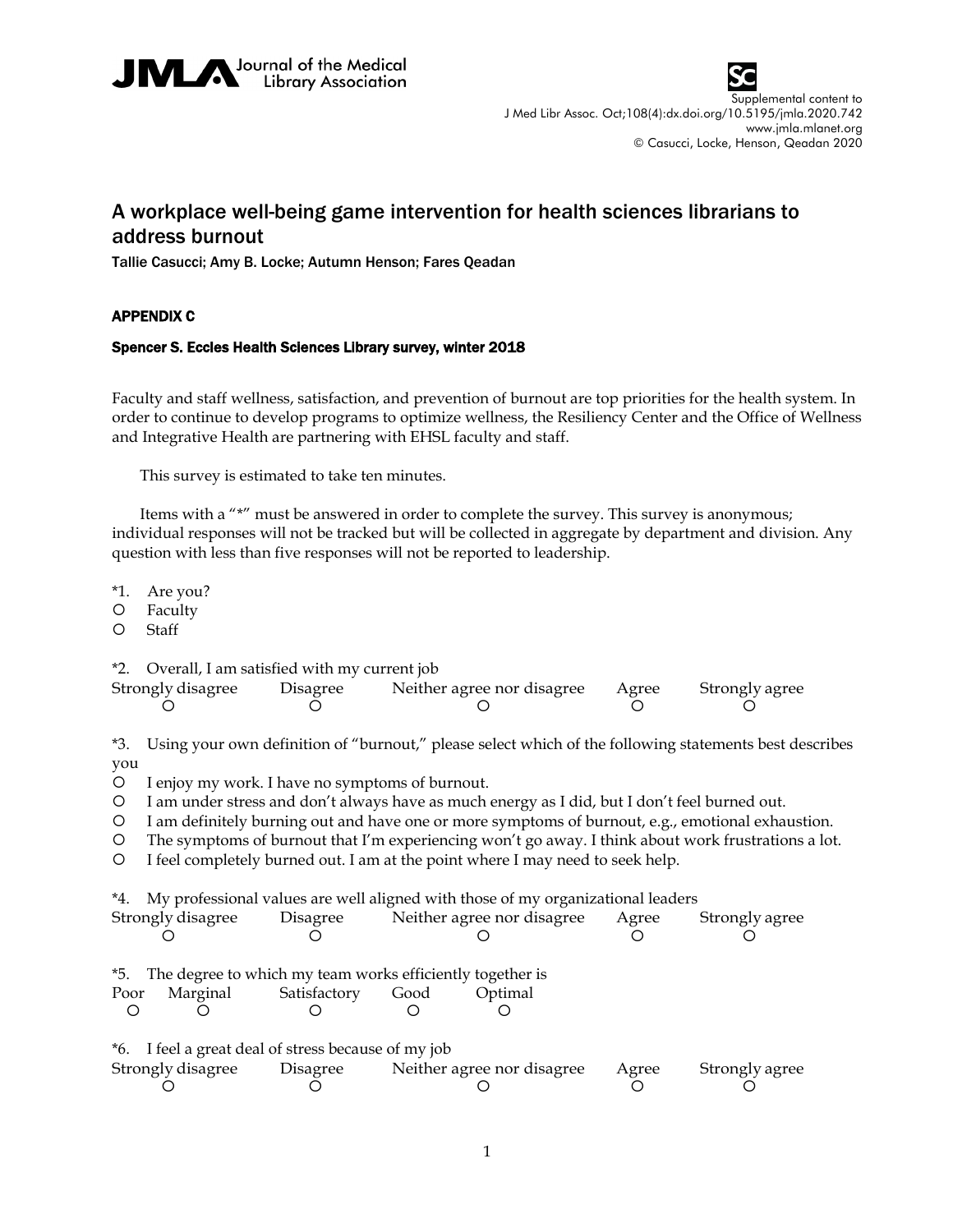| Journal of the Medical<br><b>Library Association</b> |                                                                      |                                                                           |                   |                                                                                                                  |                |                |   |                                                                                                                                                          |  |
|------------------------------------------------------|----------------------------------------------------------------------|---------------------------------------------------------------------------|-------------------|------------------------------------------------------------------------------------------------------------------|----------------|----------------|---|----------------------------------------------------------------------------------------------------------------------------------------------------------|--|
|                                                      |                                                                      |                                                                           |                   |                                                                                                                  |                |                |   | Supplemental content to<br>J Med Libr Assoc. Oct;108(4):dx.doi.org/10.5195/jmla.2020.742<br>www.jmla.mlanet.org<br>© Casucci, Locke, Henson, Qeadan 2020 |  |
| *7.<br>Calm<br>$\circ$                               |                                                                      | Somewhat calm<br>O                                                        |                   | Please indicate what description best describes the atmosphere in your primary work area<br>Busy, but reasonable | Very busy<br>O | Hectic<br>◯    |   | Chaotic<br>O                                                                                                                                             |  |
| *8.<br>Poor<br>$\circ$                               | Marginal<br>O                                                        | My control over my workload is                                            | Satisfactory<br>O | Good<br>Ο                                                                                                        | Optimal<br>∩   |                |   |                                                                                                                                                          |  |
| *9.<br>$\circ$<br>O<br>O<br>O<br>O<br>O<br>O         | Never<br>Once a week<br>A few times a week<br>Every day              | A few times a year or less<br>Once a month or less<br>A few times a month |                   | How often do you feel you've become more callous toward people since you took this job?                          |                |                |   |                                                                                                                                                          |  |
|                                                      | *10. I feel happy at work<br>Not at all true Somewhat true<br>O      | O                                                                         |                   | Moderately true<br>Ο                                                                                             |                | Very true<br>O |   | Completely true                                                                                                                                          |  |
|                                                      | *11. I feel worthwhile at work<br>Not at all true Somewhat true<br>O | O                                                                         |                   | Moderately true<br>O                                                                                             |                | Very true<br>O |   | Completely true                                                                                                                                          |  |
|                                                      | *12. I find meaning in my work<br>Not at all true Somewhat true<br>O | O                                                                         |                   | Moderately true<br>O                                                                                             |                | Very true<br>O | O | Completely true                                                                                                                                          |  |
|                                                      | Not at all true Somewhat true<br>O                                   | О                                                                         |                   | *13. I would recommend the University of Utah to my friends as a great place to work<br>Moderately true<br>O     |                | Very true<br>O | O | Completely true                                                                                                                                          |  |
|                                                      |                                                                      |                                                                           |                   | *14. Do you plan to leave the university in the next 1-2 years?                                                  |                |                |   |                                                                                                                                                          |  |

Yes, I am seriously considering leaving this university in the next 1–2 years.

No, I plan on staying at least that long

I don't know

15. Over the past 2 weeks, how often have you been bothered by any of the following problems?

|                                                |            |              | More than half | Nearly every |
|------------------------------------------------|------------|--------------|----------------|--------------|
|                                                | Not at all | Several days | of the days    | dav          |
| Little interest or pleasure in doing<br>things |            |              |                |              |
| Feeling down, depressed, or hopeless           |            |              |                |              |

16. In the past 12 months, about how many days did you miss work because of illness or injury (do not include maternity leave)?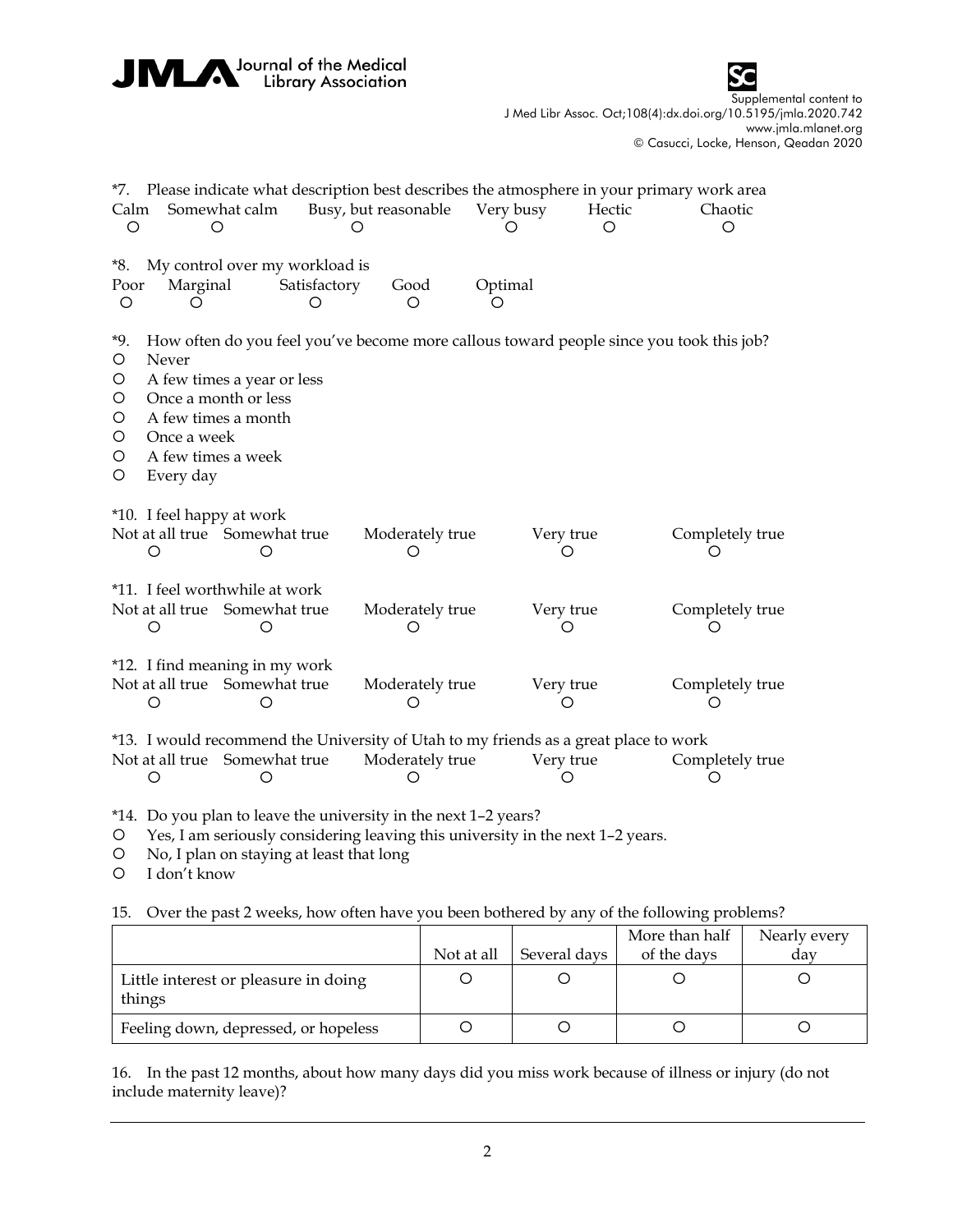



Supplemental content to J Med Libr Assoc. Oct;108(4):dx.doi.org/10.5195/jmla.2020.742 www.jmla.mlanet.org © Casucci, Locke, Henson, Qeadan 2020

- 17. How many hours do you spend on work per week, including hours spent outside the office or hospital?
- Less than 20
- 20–29
- 30–39
- 40–49
- 50–59
- 60–69
- 70–79
- More than 80

Now that we've asked about your level of burnout and possible causes, we would like your opinion on what would be most useful to you as a part of a program to optimize wellness and satisfaction.

|                                                                                   | Minimally<br>valuable | Somewhat<br>valuable | Neutral | Valuable | Extremely<br>valuable |
|-----------------------------------------------------------------------------------|-----------------------|----------------------|---------|----------|-----------------------|
| Mentorship/career planning assistance                                             | O                     | O                    | O       | O        | O                     |
| Sessions on work-life integration or balance                                      | O                     | ◯                    | ∩       | ◯        | ◯                     |
| Communication skills training, such as<br>working with difficult patients         | O                     | $\circ$              | $\circ$ | Ο        | O                     |
| Mindfulness classes                                                               | $\circ$               | $\circ$              | ◯       | ◯        | $\circ$               |
| Self-care retreats                                                                | O                     | ◯                    | ◯       | ∩        | ◯                     |
| Peer support program                                                              | O                     | ◯                    | $\circ$ | ◯        | ◯                     |
| Quality improvement projects focused on<br>wellness                               | O                     | ◯                    | ◯       | ◯        | ◯                     |
| Support for team-led projects targeted<br>specifically to the needs of your group | O                     | ◯                    | ◯       | ◯        | ◯                     |
| Institutional support for part-time work or<br>more flexible schedule             | O                     | ◯                    | ◯       | ◯        | ◯                     |
| Team building activities to improve<br>collegiality of group                      | O                     | ◯                    | $\circ$ | ◯        | ◯                     |

18. Please rate the following:

19. What can everyone at the library do to rebuild a culture of trust?

20. What would an environment built on trust look like?

21. How can leadership and peers better recognize our successes and accomplishments?